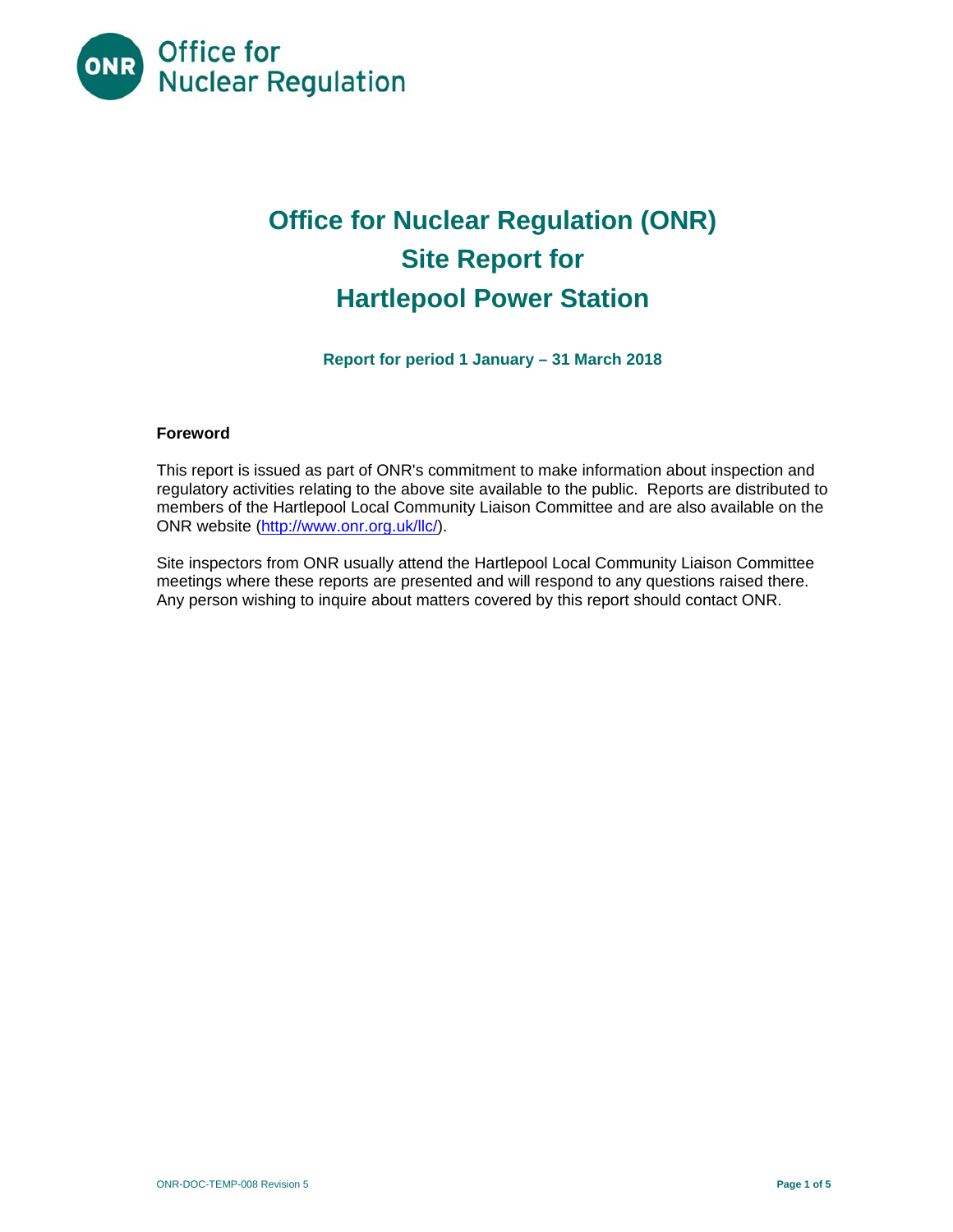# **TABLE OF CONTENTS**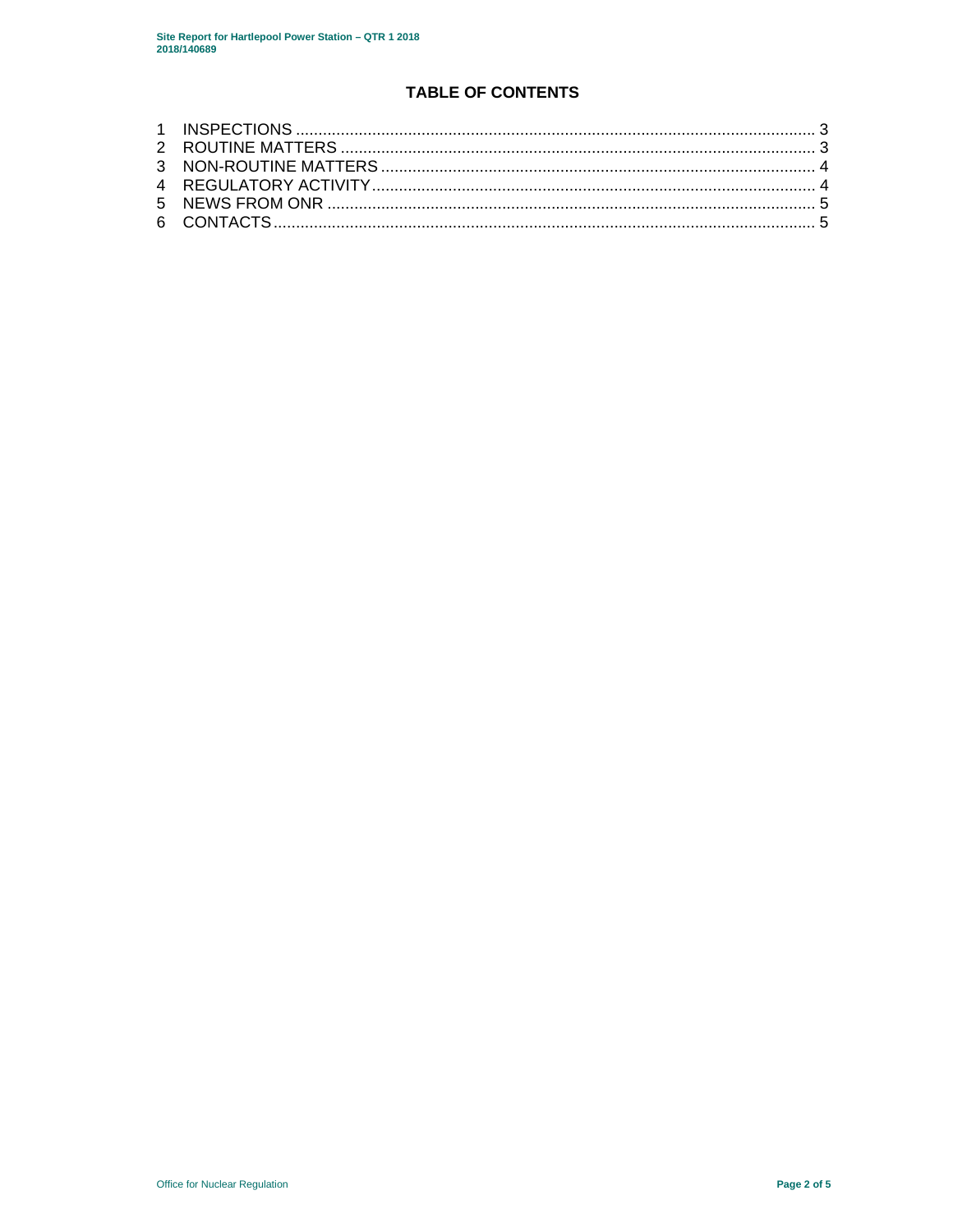# **1 INSPECTIONS**

### **1.1 Dates of inspection**

The ONR inspectors undertook interventions at Hartlepool Power Station on the following dates during the report period:

- $\blacksquare$  9 12 January 2018
- $\Box$  30 January 2 February 2018
- $\blacksquare$  6 8 February 2018
- $\blacksquare$  20 22 February 2018
- $\blacksquare$  5 9 March 2018

# **2 ROUTINE MATTERS**

#### **2.1 Compliance Inspections**

Inspections are undertaken as part of the process for monitoring compliance with:

- the conditions attached by ONR to the nuclear site licence granted under the Nuclear Installations Act 1965 (NIA65) (as amended);
- the Energy Act 2013;
- the Health and Safety at Work Act 1974 (HSWA74); and
- regulations made under HSWA74, for example the Ionising Radiations Regulations 2017 (IRR17) and the Management of Health and Safety at Work Regulations 1999 (MHSWR99).

The inspections entail monitoring the licensee's (EDF Energy Nuclear Generation Ltd (NGL)) actions on the site in relation to incidents, operations, maintenance, projects, modifications, safety case changes and any other matters that may affect safety. The licensee is required to make and implement adequate arrangements under the conditions attached to the licence in order to ensure legal compliance. Inspections seek to judge both the adequacy of these arrangements and their implementation.

In this period, routine inspections of Hartlepool Power Station covered the following:

- $\blacksquare$  Examination, maintenance, inspection and testing
- Management of operations, including control and supervision
- Staff training, qualifications and experience
- Modifications to plant, equipment and safety cases
- $\blacksquare$  Incidents on the site
- Radiological protection
- Conventional (non-nuclear) health and safety
- Security

In general, ONR judged the arrangements made and implemented by the site in response to safety requirements to meet the legal requirements in the areas inspected. However, where improvements were considered necessary, the licensee made satisfactory commitments to address the issues, and the site inspector will monitor progress during future visits. Where necessary, ONR will take formal regulatory enforcement action to ensure that appropriate remedial measures are implemented to reasonably practicable timescales.

No system based inspections (SBI) were undertaken in the first quarter of the year; this was in line with the five-year plan for SBIs. SBIs will resume in the financial year commencing April 2018.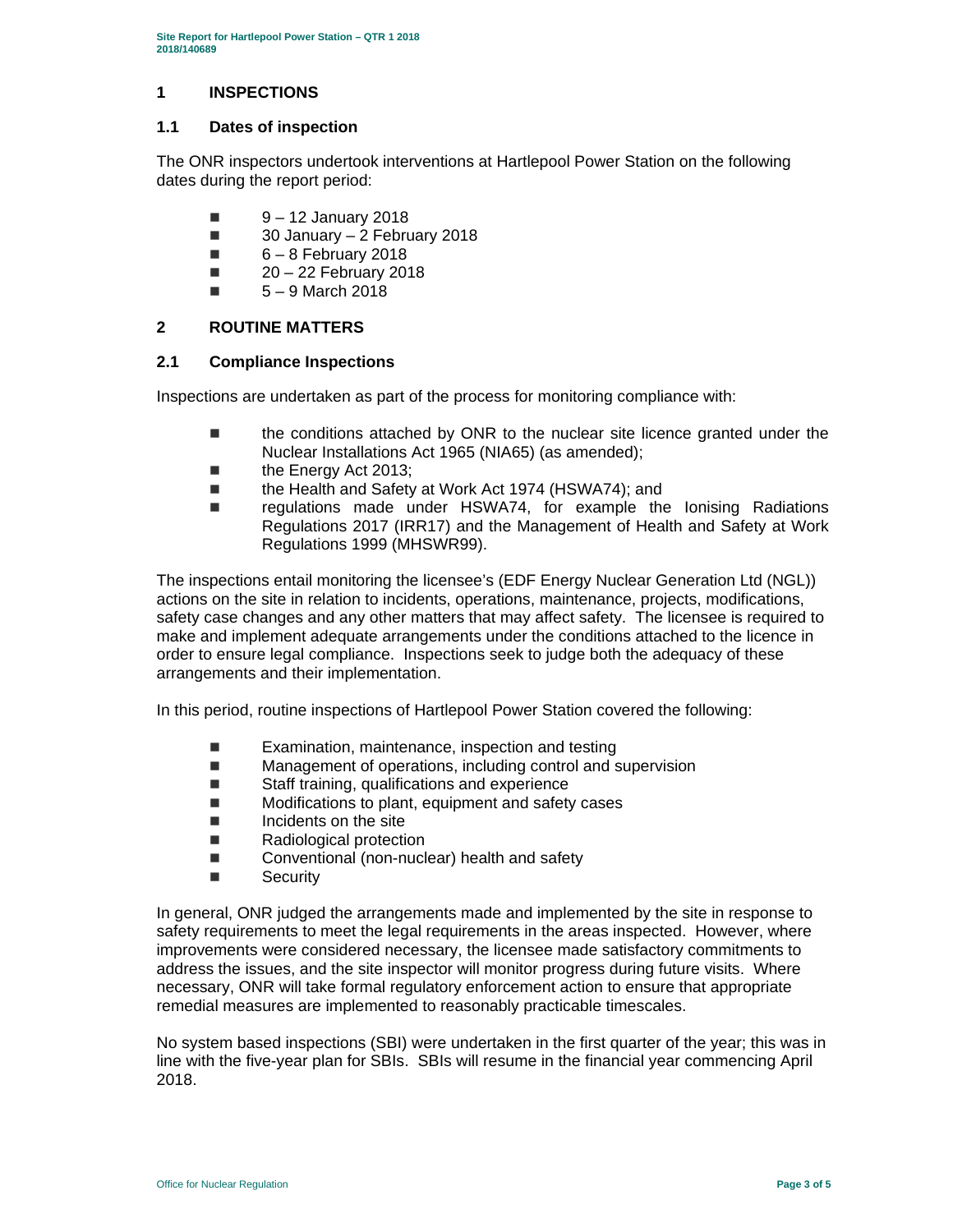# **2.2 Unit 1 Statutory Outage**

ONR undertook a significant number of compliance inspections (see above) at Hartlepool Power Station in connection with the statutory outage, which ran from January to March. In order to restart Reactor 1, NGL requires ONR's consent to do so. ONR informs its judgement in this matter through the inspection and assessment programme undertaken and production of an overarching Project Assessment Report.

Inspectors from a wide variety of specialist disciplines were involved during the statutory outage; compliance inspections were undertaken by specialists from Control & Instrumentation, Electrical Engineering, Civil Engineering, Radiological Protection, Graphite, Structural Integrity and Conventional Health & Safety. The Project Inspector with responsibility for delivery of the regulatory work for the statutory outage also undertook an inspection and led the start-up meeting (preceding the ONR consent decision) in early March.

On the basis of inspection and assessment work completed, ONR issued the Consent necessary for the restart of Reactor 1 in March 2018.

# **3 NON-ROUTINE MATTERS**

Licensees are required to have arrangements to respond to non-routine matters and events. ONR inspectors judge the adequacy of the licensee's response, including actions taken to implement any necessary improvements.

Matters and events of particular note during the period were:

■ On 22 March, during the return to service following the statutory outage, Hartlepool Unit 1 was manually shutdown following the automatic operation of the protection system associated with the conventional turbine and condenser. Initial fault investigations determined that a piece of foreign material, a large washer, had caused damage to the turbine blades and two condenser tubes. ONR considers the actions taken by the station in response to this event were appropriate and NGL has initiated an investigation. ONR will monitor the outcome of the investigation and any actions arising from it.

# **4 REGULATORY ACTIVITY**

ONR may issue formal documents to ensure compliance with regulatory requirements. Under nuclear site licence conditions, ONR issues regulatory documents, which either permit an activity or require some form of action to be taken; these are usually collectively termed 'Licence Instruments' (LIs), but can take other forms. In addition, inspectors may take a range of enforcement actions, including issuing an Enforcement Notice.

In March 2018, ONR issued Licence Instrument 564 granting consent to the start-up of Hartlepool Reactor 1 following completion of its statutory outage.

### **Table 1 Licence Instruments and Enforcement Notices Issued by ONR during this period**

| <b>Date</b>  | <b>Type</b> | <b>Ref No</b> | <b>Description</b>                                                                     |
|--------------|-------------|---------------|----------------------------------------------------------------------------------------|
| $March$ 2018 | Consent     | 564           | ONR Consent for Start-up of Hartlepool Reactor 1<br>Ifollowing 2018 Periodic Shutdown. |

Reports detailing the above regulatory decisions can be found on the ONR website at http://www.onr.org.uk/pars/.